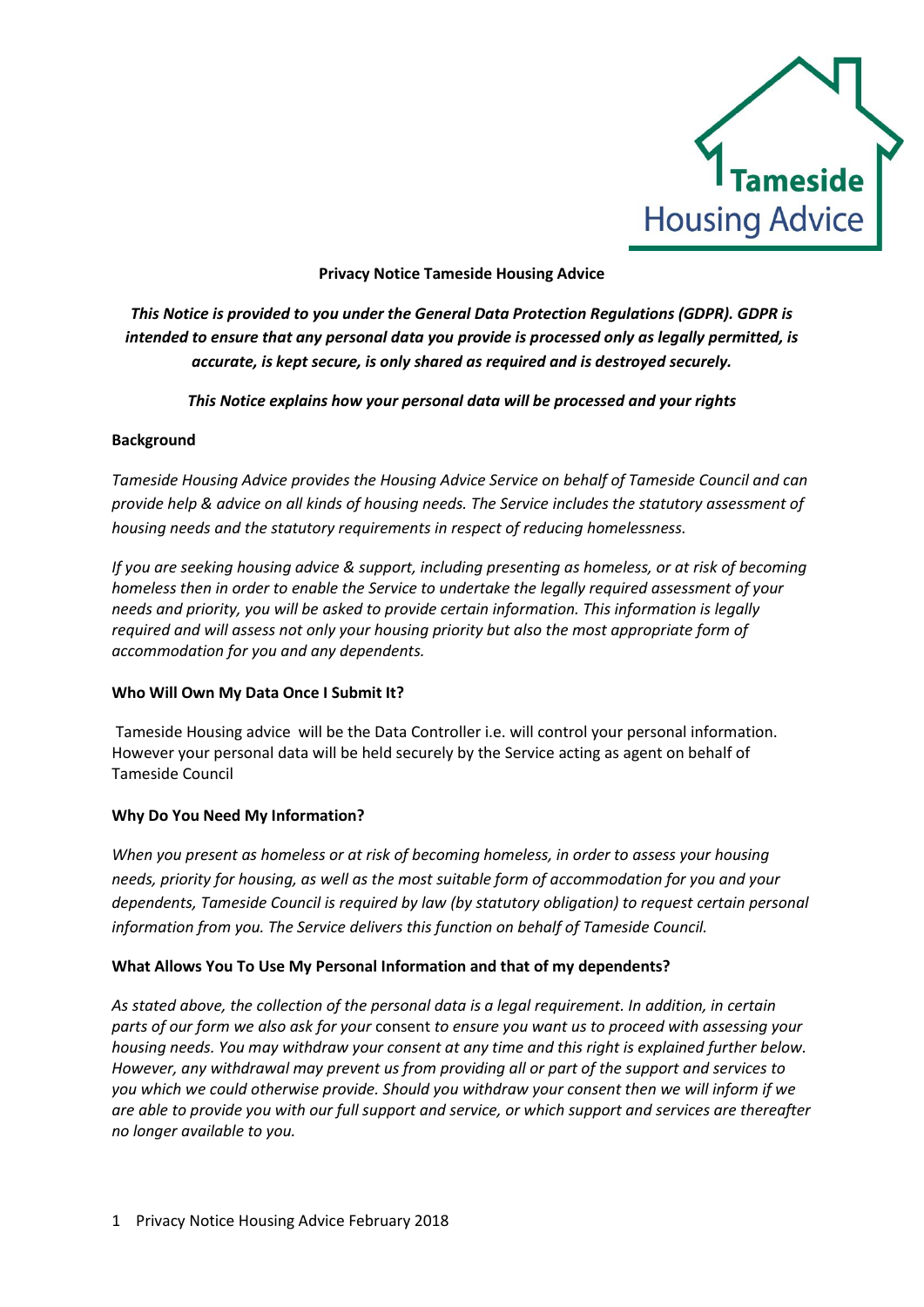

We will respect your Consent.

Under the GDPR (Article 6) to enable us to process your personal information and personal information relating to your dependents, a Data Controller needs to have a legal basis. Sometimes Consent is sufficient. However as you are presenting as homeless, or potentially homeless, we will need to state another legal basis. We believe our legal basis is the fact that:

# *The processing is necessary for compliance with a legal obligation to which the Data Controller is subject.*

Again, under the GDPR (Article 9), when processing what is known as 'special category' data we need to state a legal condition under the GDPR. 'Special Category' data is: information relating to you or your dependents regarding: ethnic origin\*, race\*, sex\*, health\*, sexual orientation, religion, politics, genetics, biometrics, sex life, trade union membership. As we may collect data relating to those matters marked with an asterisk, we will need to state a condition. Our reason is:

*Processing is necessary for reasons of substantial public interest, on the basis of State law which shall be proportionate to the aim pursued, respect the essence of the right to data protection and provide for suitable and specific measures to safeguard the fundamental rights and the interests of the data subject" I.e. the proper allocation of social housing would be a matter of public concern.*

# **What Personal Information about me and my dependents do you need?**

*Name Address Address history Contact telephone numbers Date of birth Current employment Current benefits you are in receipt of Health Issues (including drug or alcohol dependency) Criminal history if applicable GP details School details if applicable Reasons for contacting service Housing need Housing Support you may need to retain current tenant or support you may need in a new tenancy Next of kin details*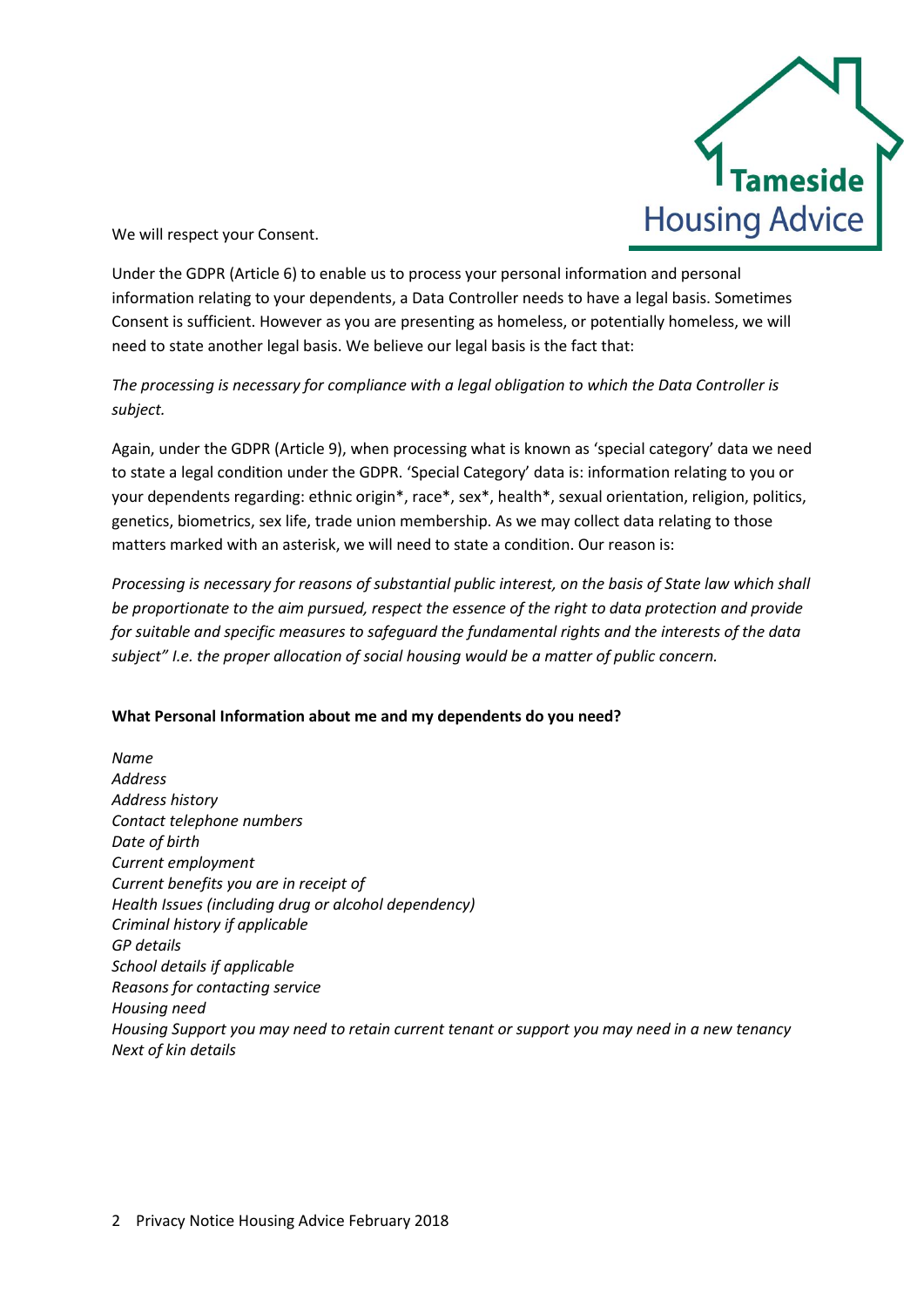

#### **Will this information be collected only from me?**

*We will initially receive information only from you. We will also, where appropriate, ask for supporting documents from you to confirm the* 

*information you have provided. We will then share relevant parts of your information with other relevant bodies in order to ensure correct information is supplied. We will share with you responses from these bodies and, where any contrary information is provided, we will give you an opportunity to clarify and/or correct. Obviously any contrary information provided which is found to be correct could adversely affect your application for housing or other support. If false information is provided, this could result in a matter being referred to the relevant authorities.*

#### **Who Will My Information Be Shared With?**

To assist in the assessment of your housing need or your homeless presentation we may on occasion contact and share your circumstances with the following services

Housing Providers Health Partners Adult Social Services Children Social Care Tameside Council Tax Tameside Mental Health Team Tameside Education Services Department of Work and Pensions Change Grow Live Probation Service (including Community Rehabilitation Companies) Youth Offending Team Police (This list is not an exhausted list)

#### **Do I Have To Provide This Information And What Will Happen If I Don't?**

The information you consent to provide will assist in the assessment of your housing needs and your homeless presentation or your risk of homeless presentation. Providing the information will reduce the time in which the assessments described will take

#### **How Long Will You Keep This Data For And Why?**

The information will be stored for a maximum of 6 years as per our data sharing agreement policy and data sharing agreement between Tameside Housing Advice and Tameside Borough council

#### **How Will My Information Be Stored?**

*Your information will be stored electronically within Microsoft word and homeless case management system referred to as LOCATA*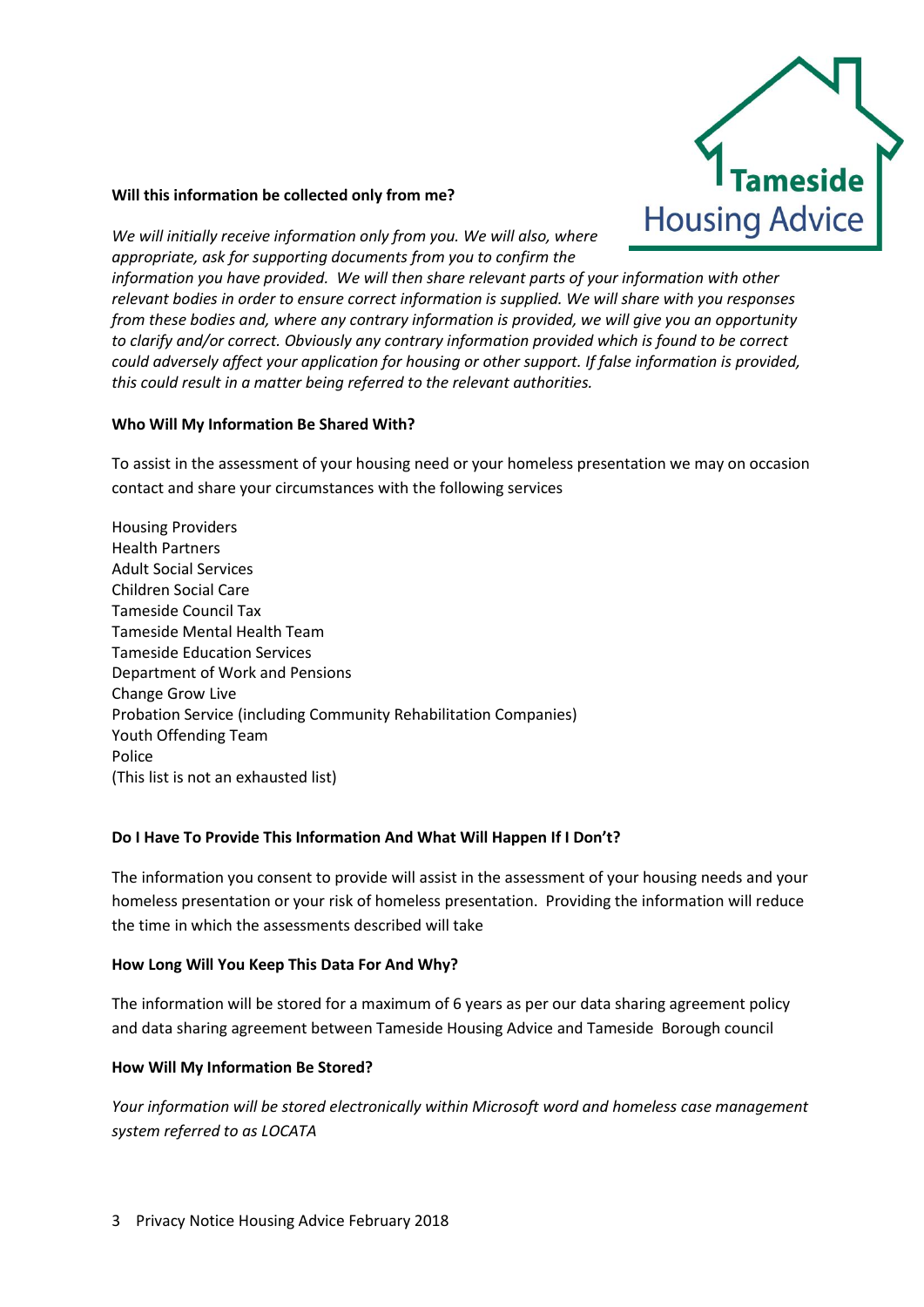

## **What Rights Do I Have When It Comes To My Data**

*Your Rights*

*As a data subject, you have the following rights under the GDPR, which this notice and our use of personal data have been designed to uphold:*

*The right to be informed about Our collection and use of personal data;*

*The right of access to the personal data we hold about you (see section 8);*

*The right to rectification if any personal data we hold about you is inaccurate or incomplete please contact Us using the details in section 9);*

*The right to be forgotten – i.e. the right to ask us to delete any personal data we hold about you (we only hold your personal data for a limited time, as explained but if you would like us to delete it sooner, please contact us using the details on [www.tamesidehousingadvice.org](http://www.tamesidehousingadvice.org/) ];*

*The right to restrict (i.e. prevent) the processing of your personal data;*

*The right to data portability (obtaining a copy of your personal data to re-use with another service or organisation);*

*The right to object to us using your personal data for particular purposes; and*

*Rights with respect to automated decision making and profiling.*

*If you have any cause for complaint about our use of your personal data, please contact us using the details provided on www.tamesidehousingadvice and we will do our best to solve the problem for you. If we are unable to help, you also have the right to lodge a complaint with the UK's supervisory authority, the Information Commissioner's Office.*

*How Can You Access Your Data?*

*You have the right to ask for a copy of any of your personal data held by us (where such data is held). Under the GDPR, no fee is payable and we will provide any and all information in response to your request free of charge. Please contact us for more details by using the contact details below*

#### *Contacting us*

*If you have any questions about this notice or about your personal data, or for any other matter please contact us in person, or by email, by telephone, or by post details available on [www.tamesidehousingadvice.](http://www.tamesidehousingadvice/)org Please ensure that your query is clear, particularly if it is a request for information about the data we hold about you.*

**Who Can I Complain To If I Am Unhappy About How My Data Is Used?** You can complain directly to the Council's Data Protection Team by writing to: -

4 Privacy Notice Housing Advice February 2018